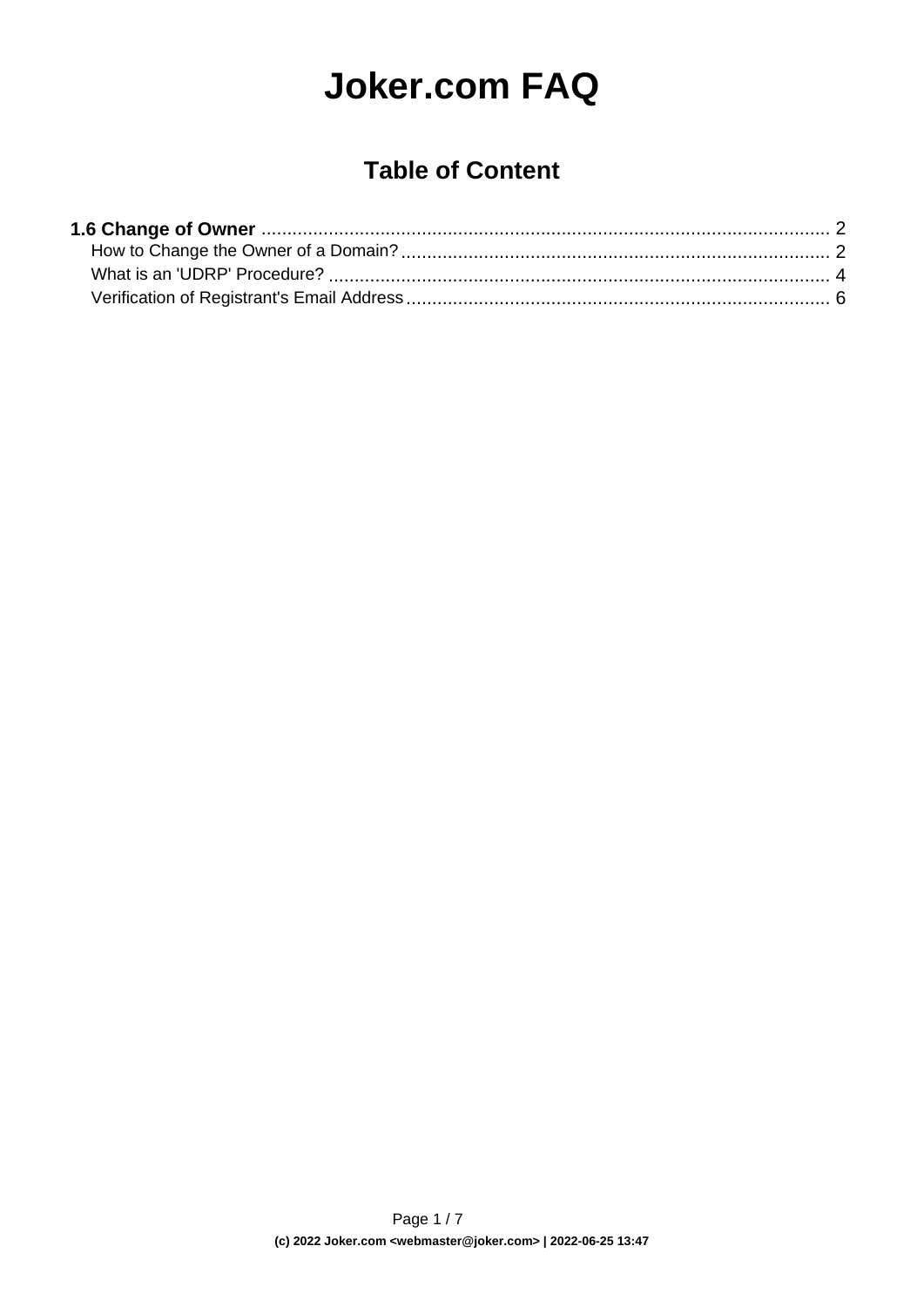# **1.6 Change of Owner How to Change the Owner of a Domain?**

### <span id="page-1-0"></span>**Change of Owner (COR)**

If you register a domain with Joker.com, you are the 'owner' of this domain, in the sense that this domain will be added to your **domain portfolio**, and you always have full control over this domain.

Your role then represents that of the Joker.com "**account holder**". **As of 2016-12-01, this role is also regarded as the "Designated Agent" of a domain (DA)**. This has been introduced in the [ICANN Change of Registrant](/goto/icann_irtp) [policy](/goto/icann_irtp) (COR).

The responsibilities of a DA are regulated within Joker.com's [Terms & Conditions](https://joker.com/goto/tc) specifically by sections §19-2, §19-4, §10-2, §10-7 and §10-8.

The definition of the concept of a DA is additionally defined in **addendum 1)** in the T&C.

There is also a contact named as 'registrant', which defines the official identity of the domain owner according to ICANN and/or Registry requirements.

 **As with all registrant data, you are enabled to maintain the registrant** using the [Joker.com domain](/goto/modify) [management.](/goto/modify)

#### **Please note:**

- as of **2016-12-01**, the change of a registrant (**COR**, owner change) of a generic top level domain requires an extended procedure introduced by [ICANN](/goto/icann_irtp):
	- in general, the **prior** registrant **and** the **new** registrant have to **confirm the change**
	- $\circ$  for this, emails will be sent to both, which contain coded links to acknowledge the transaction
	- **the designated agent (DA) is also permitted to decide upon this** (pls. see above)
	- before the process is started, the initiator also has the option to **not** apply a 60 day transfer lock after the change of registrant. Otherwise, this lock **will be applied by default**
	- $\circ$  for Resellers, we do [provide](https://joker.com/goto/resdocs) some extended [IRTP-C options](https://joker.com/goto/resdocs) and tools to handle COR and secure keys
	- <sup>o</sup> the full policy can be found [here](https://joker.com/goto/icann_irtp)

Page 2 / 7 **(c) 2022 Joker.com <webmaster@joker.com> | 2022-06-25 13:47**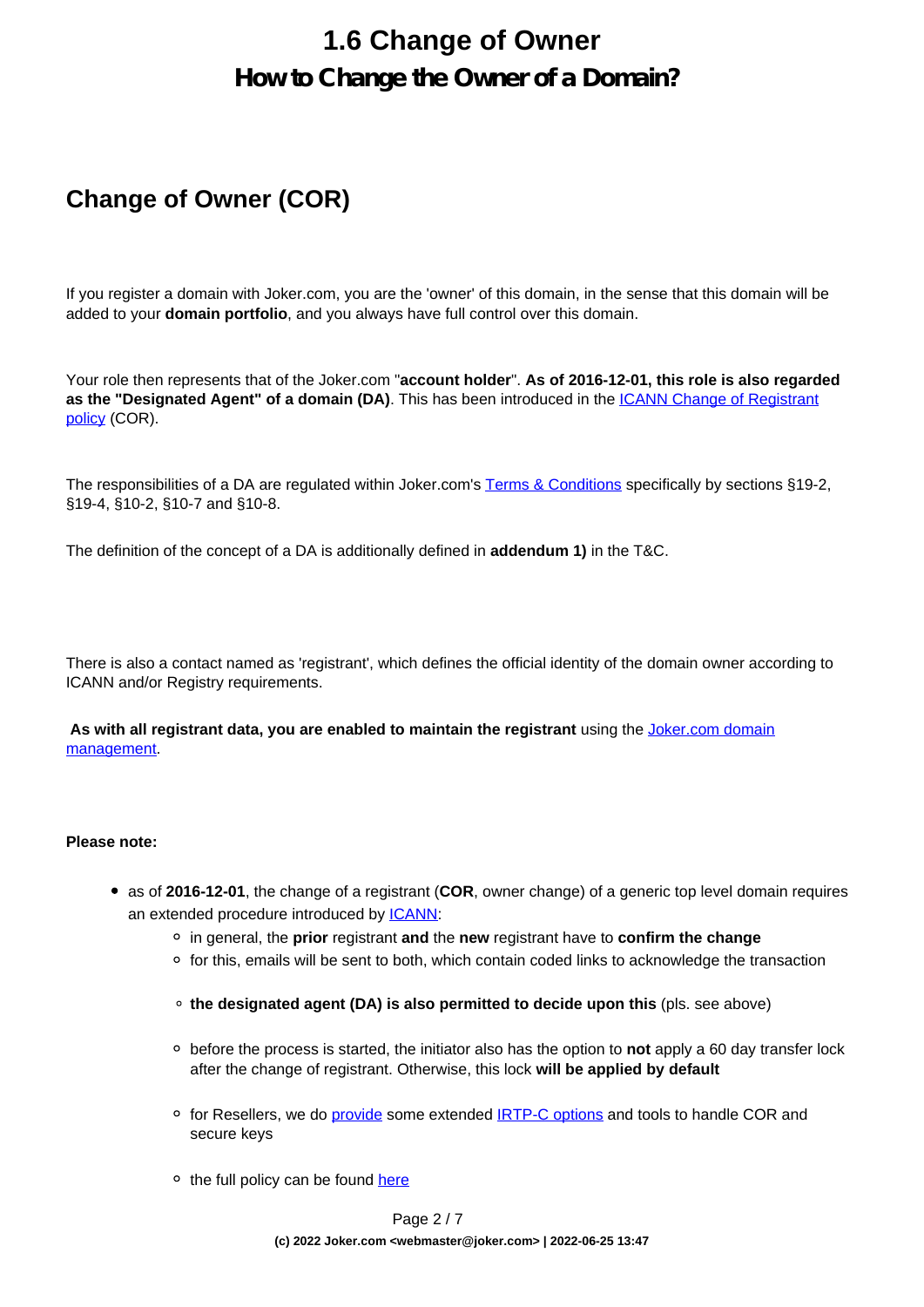# **1.6 Change of Owner**

You are obliged to enter valid and true address and identity information for Whois data. This is a requirement of all domain registries

In case you want to **assign** a domain to another person (in the sense of **moving a domain into another Joker.com user's portfolio**), please visit Joker.com and choose **[Domain - Change ownership or permissions](https://joker.com/goto/oc1)**.

You will also find more information about 'roles', 'permissions' and 'assignments' [here.](content/3/51/en/how-do-i-transfer-a-domain-to-my-account-if-the-domain-is-already-at-jokercom-but-on-another-account.html)

In case you want to **claim ownership** of a domain for yourself, please also visit the section **[Domain - Change](https://joker.com/goto/oc1) [ownership or permissions](https://joker.com/goto/oc1).**

Keywords: modify domain, owner change, whois change, COR, change of registrant, IRTP-C

Last update: 2020-03-05 14:39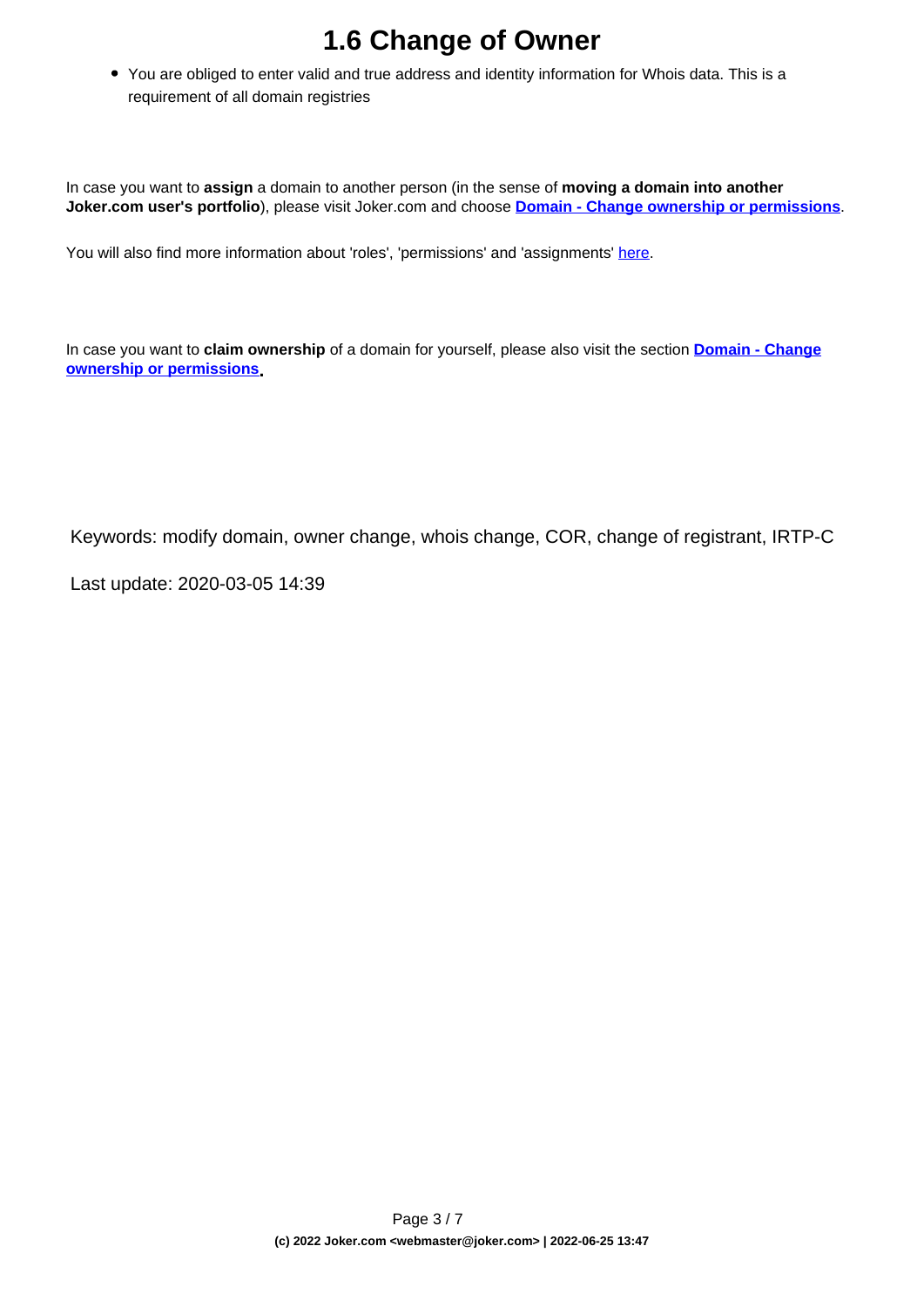## **1.6 Change of Owner What is an 'UDRP' Procedure?**

#### <span id="page-3-0"></span>**UDRP Procedures**

UDRP means *[Uniform Domain-Name Dispute-Resolution Policy](/goto/icann_udrp)* and is a policy which is applied to all ICANN domains, and is also adopted by many other domain types (ccTLDs). You will find detailed explanations on [Wikipedia a](https://en.wikipedia.org/wiki/Uniform_Domain-Name_Dispute-Resolution_Policy)s well.

When registering a domain, you have to accept this policy in order to purchase a domain. This is included in our Terms & Conditions, section 11).

The UDRP process deals with *domain ownership complaints*. In case the arbitrator decides that a domain is to be transferred to the **complainant**, this transfer must be **initiated by the complainant**, who became the **new owner**.

#### **In case you as the complainant have been awarded the domain after a UDRP decision, please follow these steps to get access to the domain:**

- please [create a Joker.com](/goto/userreg) account, if not already available; this is free of charge, and ensures the fastest handling
- please provide us with the **customer id** of this account (please send it to [udrp@joker.com\)](mailto:udrp@joker.com)
- we will then immediately transfer the domain into your Joker.com account

#### **Please note:**

 The domain will be **blocked for changes** (status 'freeze') for the duration of the UDRP procedure. After the execution of the UDRP decision, the domain will be set to status normal again.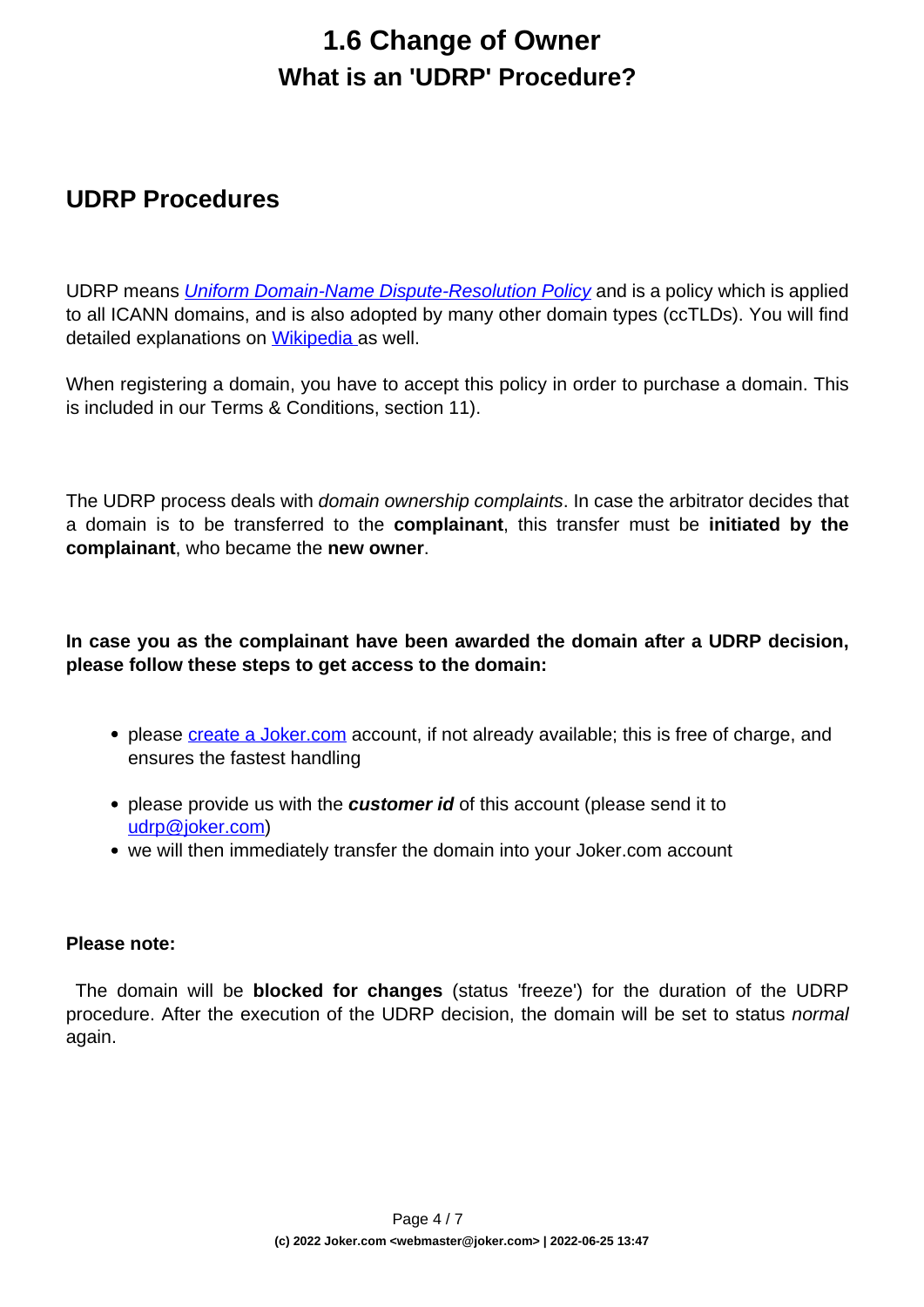# **1.6 Change of Owner**

Keywords: UDRP, ICANN, owner-change

Last update: 2018-11-15 17:39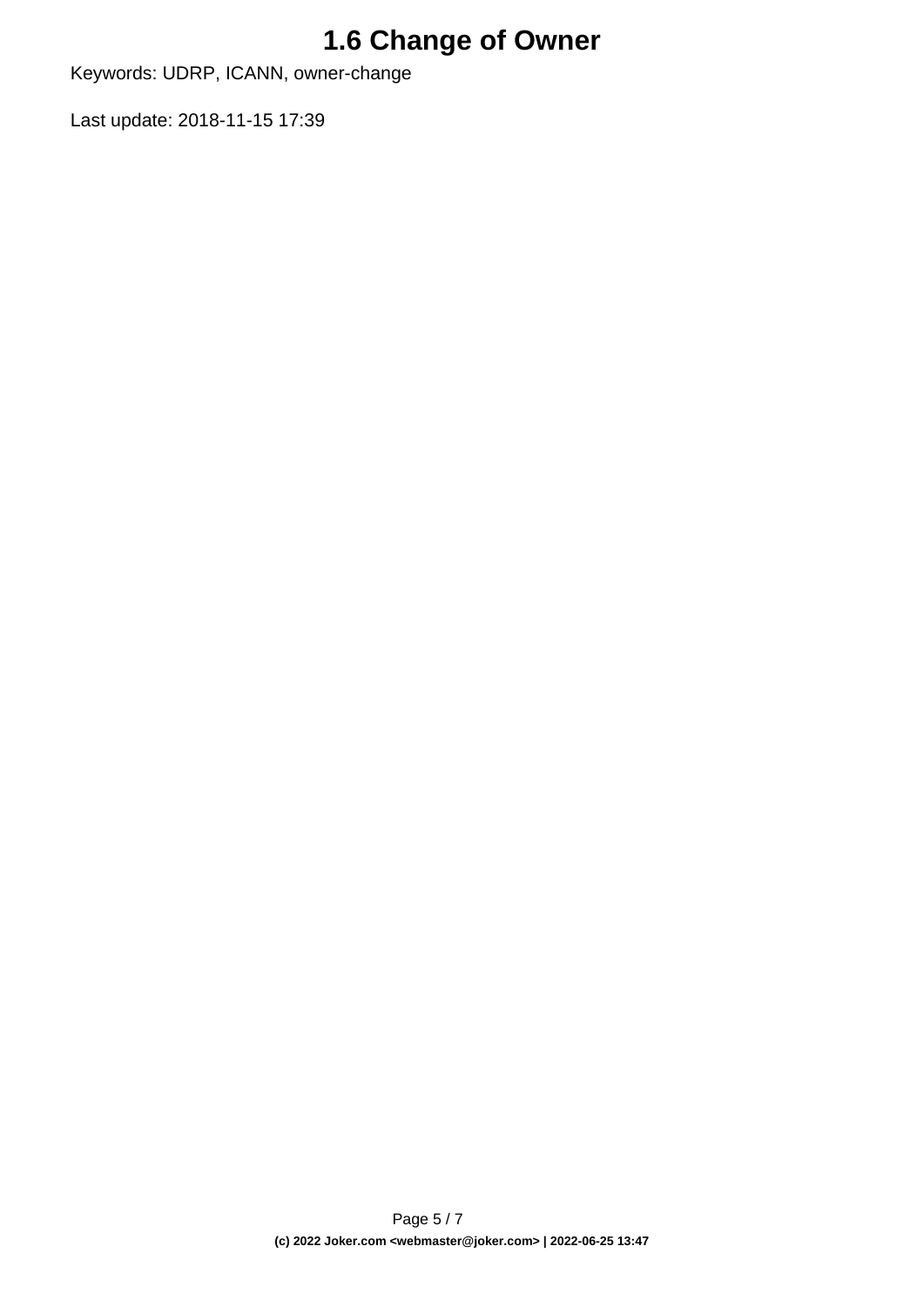# **1.6 Change of Owner Verification of Registrant's Email Address**

### <span id="page-5-0"></span>**Email Address Verification**

please find this topic here: [What about 'Whois Accuracy'?](index.php?action=artikel&cat=52&id=473&artlang=en)

Keywords: accuracy,email-verification,whois-validation

Last update: 2018-11-30 16:53